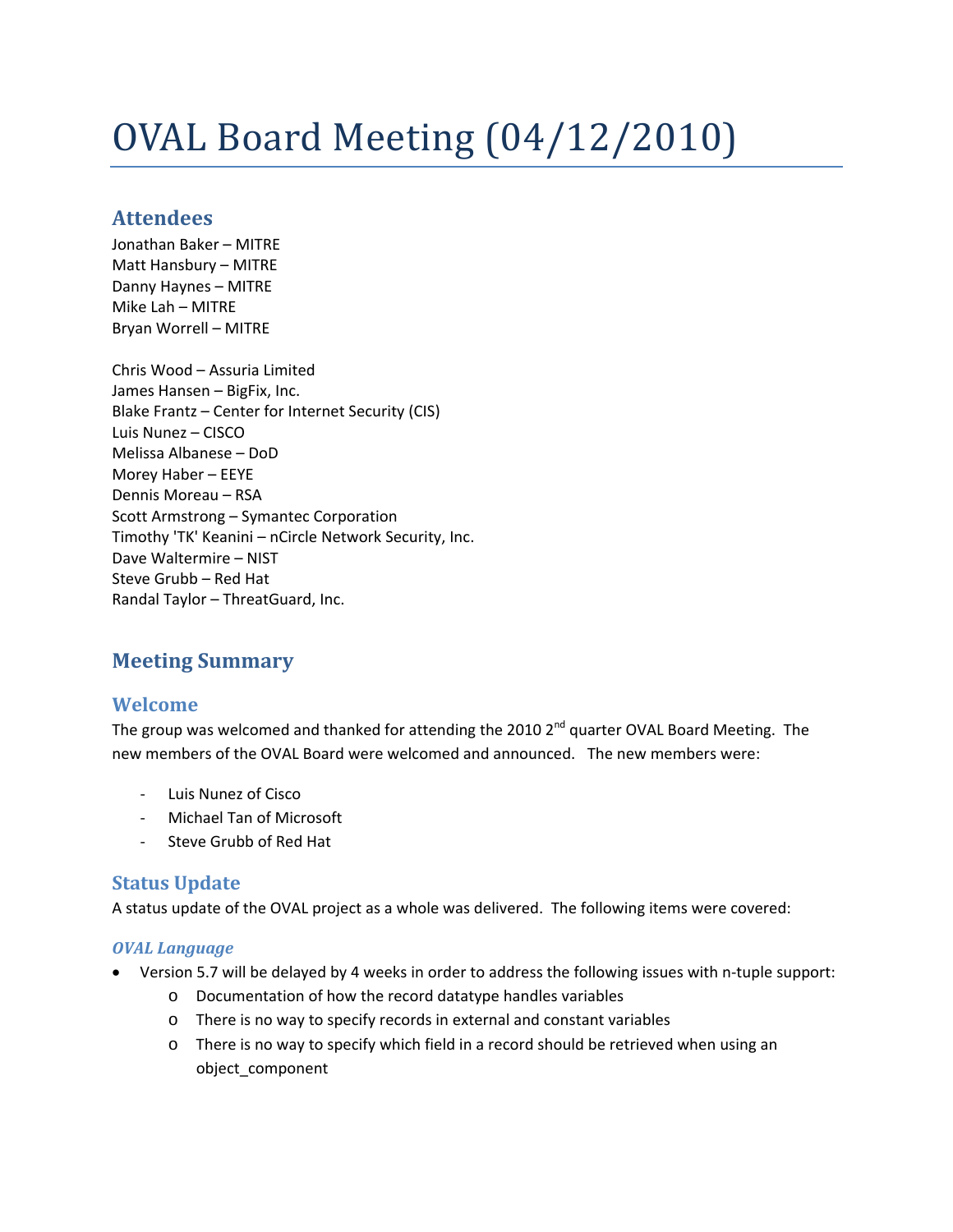- It would be possible to push out the new release, but dealing with these issues will prevent a lot of confusion with the record datatype.
- We have started work on the highest impact changes for Version 5.8:
	- o Cleaning up and refactoring the Schematron rules. Last count, ~3000 rules can be factored out and replaced with XML schema constraints instead. This will be easier for tools to support, and the burden of processing Schematron will be greatly decreased.
	- o In alignment with the idea of minor releases, Version 5.8 will keep backwards compatibility with previous versions of the language.
- Questions?
	- o How will the delay of Version 5.7 affect the release of Version 5.8?
		- Given the four week delay of Version 5.7, and the fact that Developer Days is in June, we propose pushing back the release of Version 5.8 by two weeks to allow time to incorporate feedback from Developer Days. However, a hard date has not been set.

#### *OVAL Interpreter*

- The OVAL Interpreter ports for Mac OSX and Solaris are available on the OVAL Interpreter SourceForge project site:
	- o Mac OSX: [http://ovaldi.svn.sourceforge.net/viewvc/ovaldi/branches/macos\\_port/](http://ovaldi.svn.sourceforge.net/viewvc/ovaldi/branches/macos_port/)
	- o Solaris: [http://ovaldi.svn.sourceforge.net/viewvc/ovaldi/branches/solaris\\_port/](http://ovaldi.svn.sourceforge.net/viewvc/ovaldi/branches/solaris_port/)
- We currently do not have native binaries available. However, we will start back up with building native binaries and adding support to the ports after we finish getting the OVAL Interpreter ready for Version 5.7.

#### *OVAL Repository*

- The repository is approaching the 7000 definition mark; at the last board meeting in October it was 6000, so a lot of progress on that front. There is a good group of active contributors leading this effort.
- The "Top Contributors" this quarter were DTCC, Hewlett-Packard, and Symantec, Inc.
- Thanks to everyone for keeping the repository up to date with Microsoft advisories, and other current issues.

#### *OVAL Adoption & OVAL Validation*

- There are now 13 organizations and 20 products participating in the OVAL Adoption program. We would love for all products using OVAL to be included, and encourage you to apply.
- The OVAL Validation DTR (NIST IR-7669) has been posted. Please check it out and make comments. Once the comment period expires and the comments are addressed, the OVAL Validation program and the labs will be set up.

# **Version 5.7 Summary & Update**

Version 5.7 brings with it a number of significant changes:

• Support for n-tuples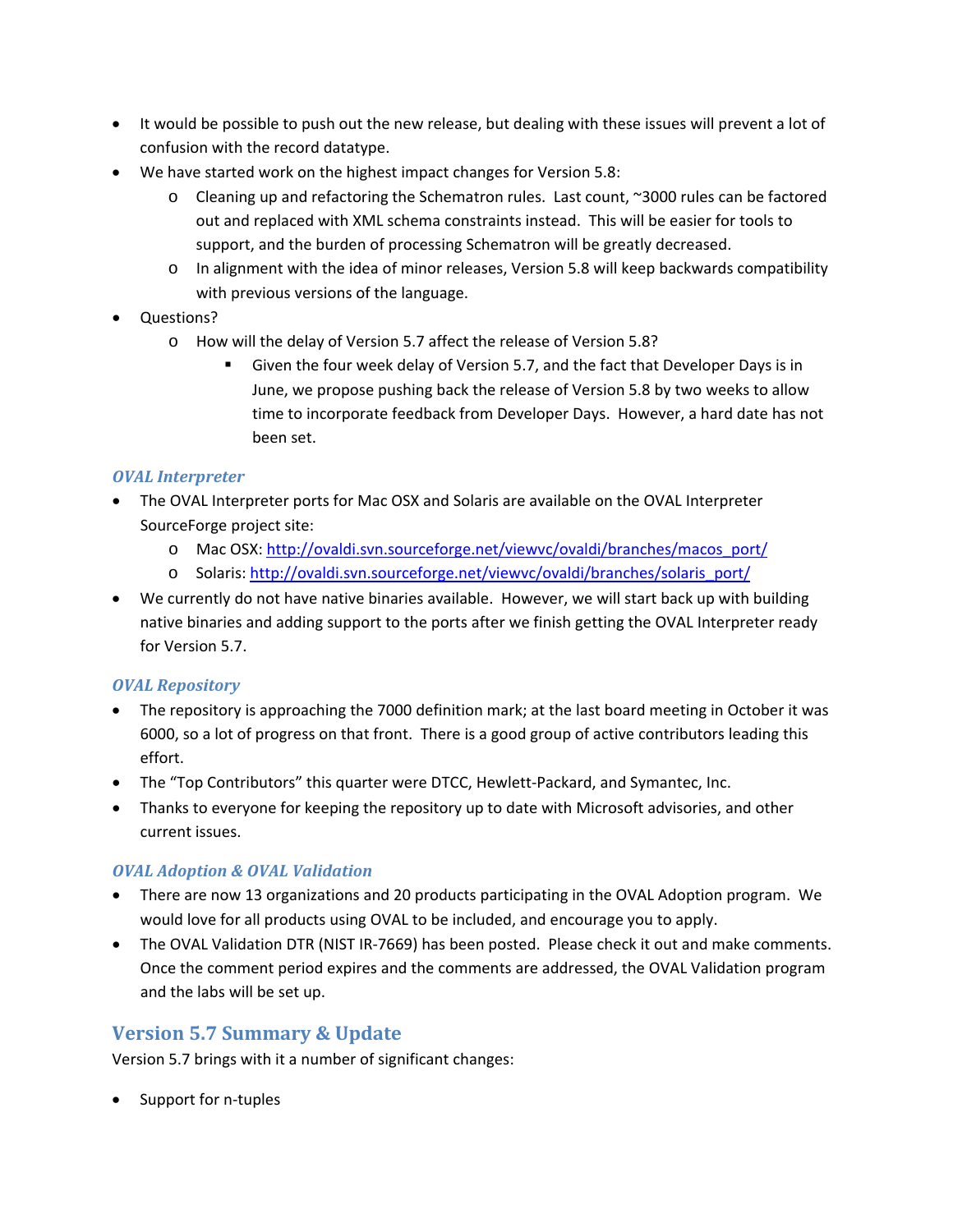- $\circ$  Support queries to system repositories that return multiple fields in one record. This is in response to OVAL Community feedback.
- o Added new tests (ind‐def:sql57\_test, ind‐def:ldap57\_test, win‐def:wmi57\_test, and win‐ def:activedirectory57\_test) in order to leverage n‐tuple support.
	- Also deprecated the old versions of these tests.
- Numerous Schematron rule refinements and performance focused improvements.
- Significant documentation improvements were made throughout the OVAL Language schemas.
	- o Responses to questions on the oval‐developer‐list show up in the documentation.
- Removed the long deprecated ind-def: filemd5 test and apache-def: version test and all their related objects, states, and items.
- New tests and component schemas added in Version 5.7
	- o Added the win‐def:dnscache\_test and unix‐def:dnscache\_test to support checking the dns cache on a local host.

Version 5.7 RC4 will be posted by the middle of this week, with an official release date of May 12<sup>th</sup> 2010.

# **Release Timeline for Version 5.8**

Currently, the Version 5.8 schedule is:

- DRAFT 5 May 2010
- RELEASE CANDIDATE ‐ 7 July 2010
- OFFICIAL ‐ 4 August 2010

We are also considering moving the timeline for Version 5.8 back a couple of weeks to accommodate Developer Days.

## **OVAL Developer Days Planning**

Developer Days has become our annual opportunity for everyone involved in developing OVAL Products, policy makers, and content creators to get together and discuss the future of OVAL. N‐tuple support and the recent updates to the Schematron rules were a result of discussions at last year's Developer Days. This event really has a big impact on shaping the language. We continue to have active discussions on the mailing list, but face‐to‐face interaction is really important.

This year's Developer Days is scheduled for the middle of June (June 14‐16), and we have a half day scheduled for OVAL. We would like to present interesting capabilities that we have in mind, like support for XML as a value. OVAL currently supports string, int, and boolean values, but we want to discuss different ways to implement XML values.

Thanks to Steve Grubb from Red Hat for lots of feedback on the Linux schema as he has been working on OpenSCAP and security guidance development for Red Hat systems.

The OVAL session will first highlight some of the significant updates since the last developer days and then shift focus to considering future directions for OVAL. We will discuss minor capabilities appropriate for version 5.8 and also larger changes suitable for the next major revision.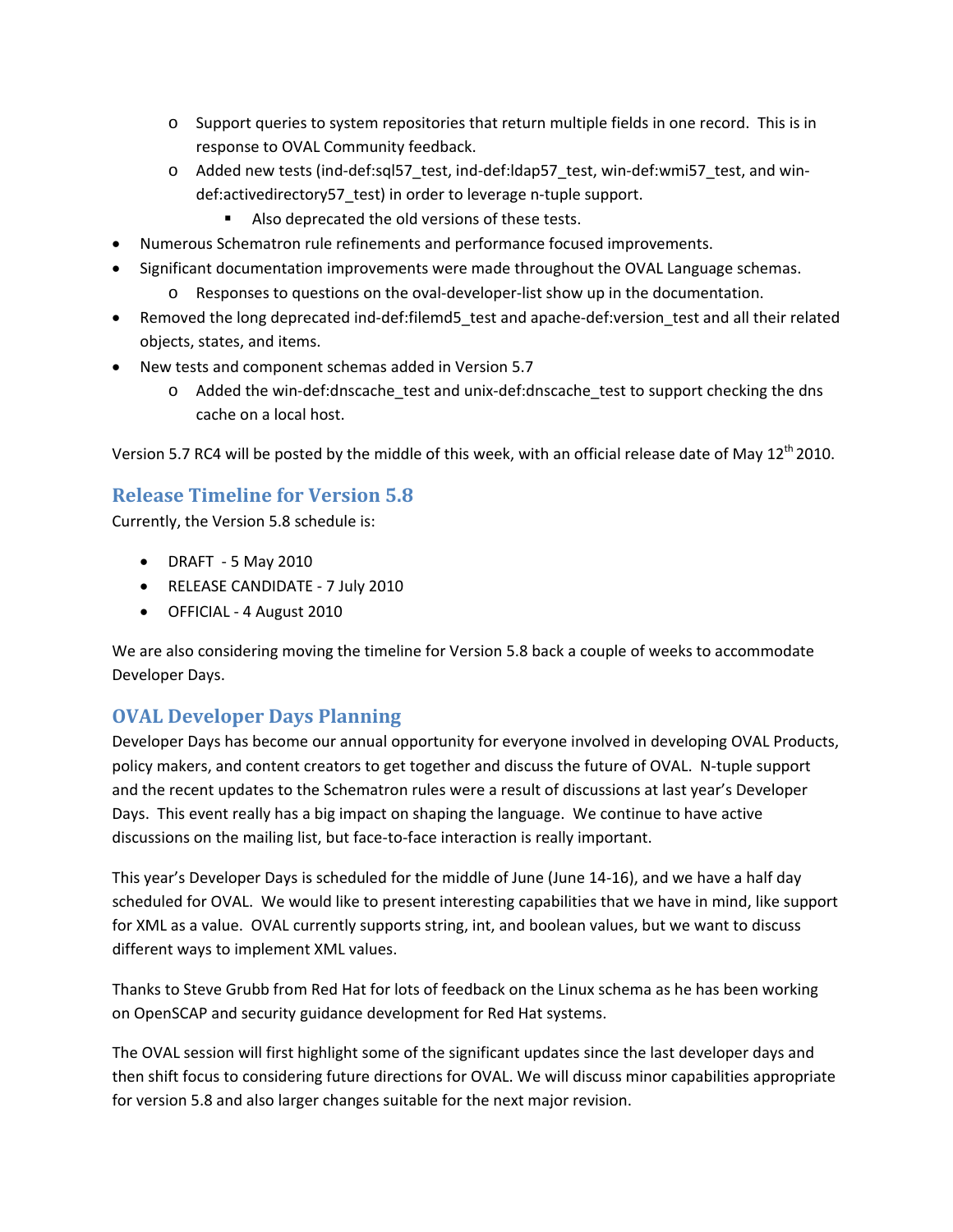# **Questions / Other Issues**

#### *Versioning of Content*

Dave Waltermire: Related to Version 5.7 release process and building support to reference OVAL Definitions out of the NVD. SCAP lags behind OVAL releases by several revisions. SCAP 1.0 uses OVAL 5.3 and OVAL 5.4. SCAP 1.1 uses OVAL 5.6. One concern is the version of the content in the OVAL Repository. If SCAP is at Version 5.6, and the repository content is upgraded to Version 5.7, there is a risk that tools supporting SCAP will not be able to process some of the OVAL Repository's content. We would like to develop a best practice that would express content in the minimum version required. We would prefer that OVAL not upgrade all of the content because it falsely represents that the content has been upgraded to newer tests when it may not need to be. Are there any thoughts on this?

Jon Baker: From our perspective, trying to implement a least-version principle in the repository would become a resource issue. It suggests a re-architecting our infrastructure, as we would be serving up content in multiple versions. It wouldn't be terribly hard to do, but it would require us to be capable of searching for definitions in multiple versions. This is a challenge for tool vendors to think about.

If the OVAL Repository supports multiple versions, this could pose a challenge to content creators potentially having to write multiple versions of definitions. We need to reduce the burden on content authors and should stay away from requiring them to know which minimum version of the OVAL Language each and every definition relies upon.

An additional issue is what to do with submissions. Is there a way to take submissions and somehow "cast" them down to the last version in which it can be expressed? When you serve up the definitions, would you have to "cast up" for users that want only the latest version of OVAL?

Dave Waltermire: This becomes more complex when we talk about spanning major versions of OVAL. We are trying to minimize the effort required to create content.

Jon Baker: This seems like a good topic of discussion for Developer Days; Dave Waltermire would you like to collaborate on this? Is there anything else that we would like to discuss regarding OVAL at Developer Days?

Steve Grubb: We could talk about what will be required with the DoD baselines from DISA, what goes in reports, and why these things are needed as well as hints on possible implementation.

Jon Baker: Some of the things that you have suggested oval the developer list are easy and some we will have to think about some more. Since you are wearing two hats, with your work on security guidance and OpenSCAP, your guidance on implementation would be very helpful. We could maybe have a Birds of a Feather session at Developer Days. Your guidance would be great for the OVAL Community.

Steve Grubb: We could focus on how to implement things and collect information from the system.

Jon Baker: We might fit something in if the OVAL agenda allows for it.